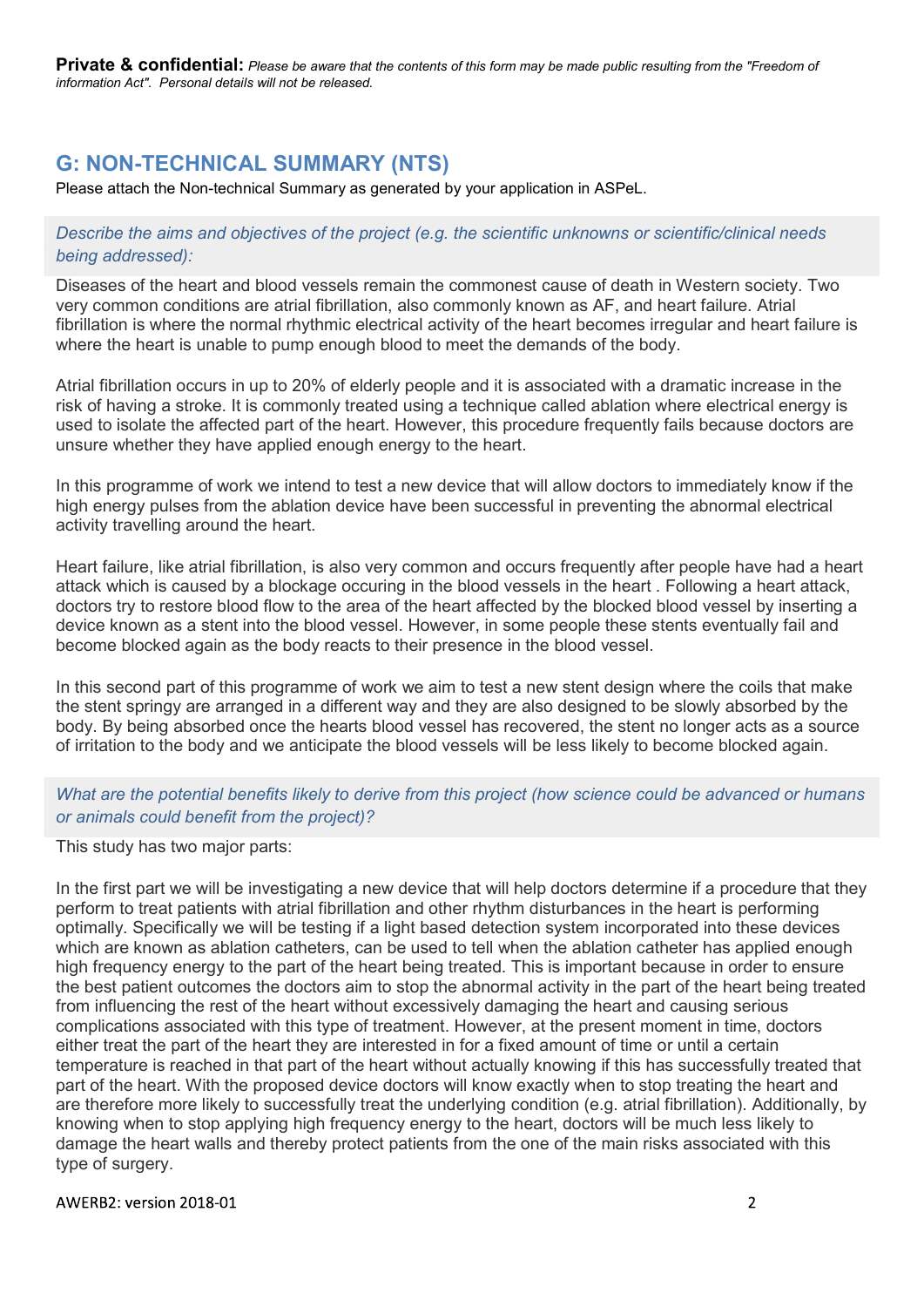2. In the second part of the study we will also be testing a new device for the treatment of patients who have had a heart attack or, in whom, the blood vessels supplying the muscular parts of the heart have become narrowed or partially blocked. In these patients a spring like device known as a stent is normally placed in the blocked or narrowed vessel in order to keep the vessel open and to re-establish blood flow to the affected part of the heart. However, there are some common problems associated with conventional stents which, over time, lead to the vessel becoming blocked again. Here, we will be testing if a new stent design made using a material that is absorbed by the body over time, is better at preventing the blood vessels from blocking again. If we find that this new stent design is less prone to causing vessel blockage than conventional stents then these can be rapidly adapted for use in patients. This will lead to fewer longterm complications associated with stent placement in the blood vessels of the heart. Additionally, because the stents are designed to be absorbed over time and therefore disappear from the body, patients may not need to be treated with drugs for as long after they have had the stent implanted compared to the current situation with conventional stents.

## What types and approximate numbers of animals do you expect to use and over what period of time?

The programme of work will use sheep and the initial studies establishing proof of concept effectiveness in both strands of the project will require approximately 32 animals and we anticipate this work will be completed in about two years. Farm animals have much more similar heart properties to man than rodents and are therefore more relevant. If the initial studies are successful then follow-on studies may be undertaken subject to amendments to the programme of work and we would expect these to last for a further 3 years. Such follow on studies will be designed in light of the outcome of the present studies and animal usage determined in light of the acquired knowledge.

# In the context of what you propose to do to the animals, what are the expected adverse effects and the likely/expected levels of severity? What will happen to the animals at the end?

The overall severity level for the two arms of the study will be different; in the first part all the invasive procedures are all performed in terminally anaesthetised animals. In the second arm, animals will recover from anaesthesia following surgery and will be monitored for a period of up to 5 months before undergoing a final surgical procedure performed under non-recovery anaesthesia. The severity limit for this second arm will not exceed moderate.

In both work packages of the study, animals will also undergo a limited number of investigations to assess the function of their heart; this will entail blood sampling, echocardiography and ECG measurements. These procedures are non invasive and do not require sedation; animals are gently restrained by the assistant whilst the operator takes the measurements. These investigations are the same as occur in patients and are not expected to cause any form of lasting harm or discomfort and would either be categorised as sub-threshold or potentially mild.

For both arms of the study the adverse effects that we may encounter are similar and include stroke, heart attack and abnormal rhythms in the heart. Whilst each of these adverse effects is potentially of a severe nature, if they were to occur they would arise whilst animals are anaesthetised and undergoing procedures. Through careful surgical, physiological and anaesthetic monitoring evidence that these adverse events had occurred would result in the humane killing of the animals such that no animal would experience these symptoms whilst conscious.

However, given that animals will be being treated with drugs that prevent these adverse events and procedures will be performed by experienced operators we do not anticipate an incidence rate of more than 1% each.

All animals are maintained in group housing within the facility and provided with enrichment including food toys, protected areas and rubbing posts.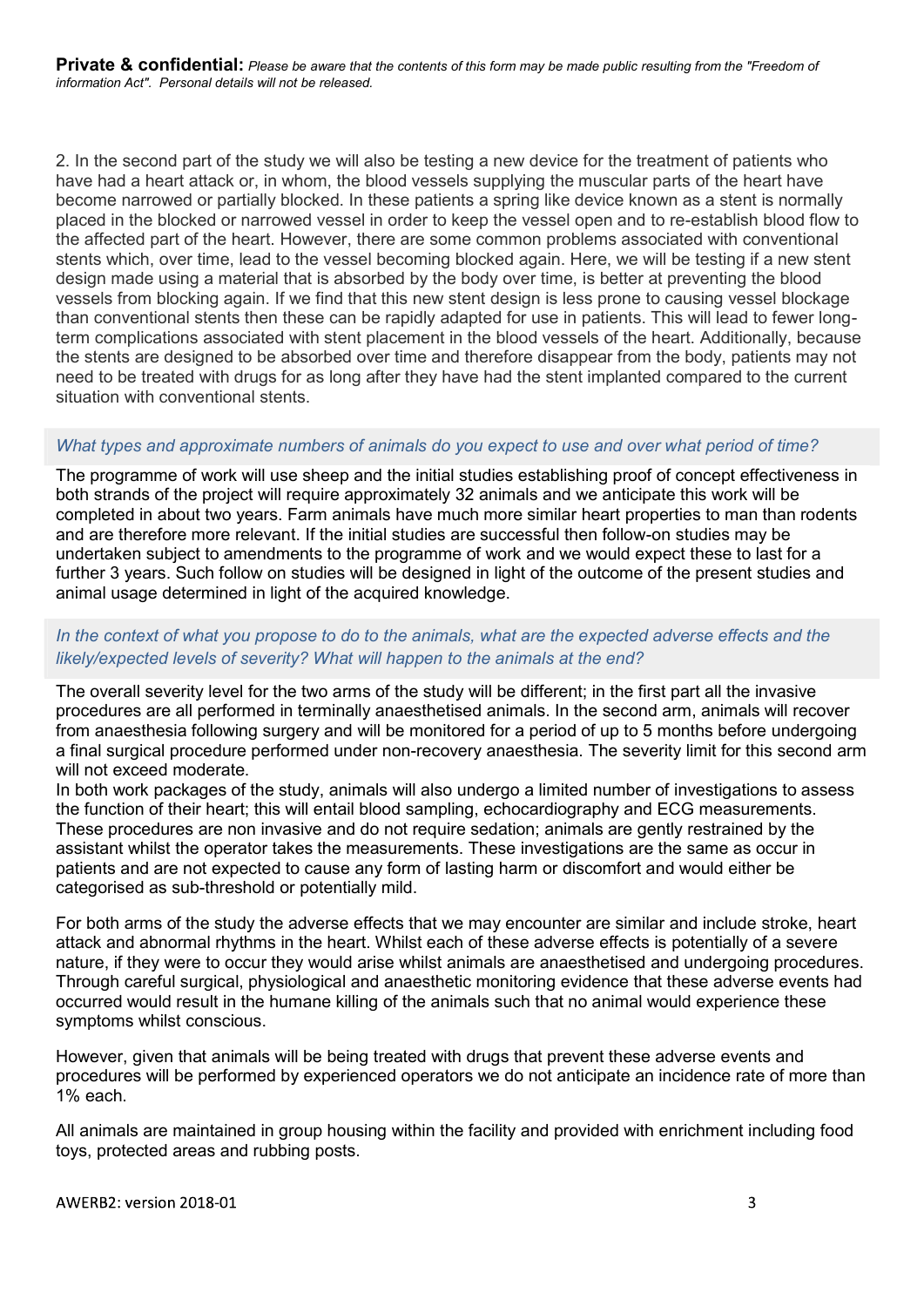# Application of the 3Rs

## Replacement

State why you need to use animals and why you cannot use non-protected animal alternatives

#### Replacement

- In order to assess the applicability of these novel devices it is necessary to undertake in vivo experiments that closely mimic the real-life settings in which they would be employed clinically. This requires that we use the same surgical approaches and assess the suitability of the devices in situations where the heart is working and experiencing all the neurohumoral inputs and controls the heart experiences in the body.
- computer models are not clever enough to accurately predict the complex signalling outcomes involved in the inflammatory response, the only way we can investigate this is in a situation where all the elements of the inflammatory system are present and working.
- even with blood perfusion it is not possible to maintain functioning organs (human or animal) ex vivo for the amount of time required to complete these experiments and recapitulate the bodies responses which occur naturally over the time frame of months rather than minutes.
- before these devices could be translated to the human setting we have to demonstrate that the novel devices are at least as effective as conventional devices in animal models

#### Reduction

Explain how you will ensure the use of minimum numbers of animals

#### **Reduction**

- consideration of experimental design and good practice before undertaking in vivo experiments; we will work with an independent statistical consultant to ensure appropriate design strategies are implemented
- the use of a large animal model allows multiple 'tests' to be undertaken simultaneously in the same heart thus reducing the overall animal numbers required to achieve target outcomes

To elaborate how experimental design is pivotal to reducing animal numbers we will exemplify the stent arm of the programme of work:

- $\circ$  animals are randomly assigned to the two treatment groups based on pre-surgical assessments (e.g. age, weight, cardiac indices assessed by echocardiography, blood biochemistry)
- $\circ$  each group will receive one stent type and be monitored post operatively.
- Depending on within and between animal variability it is estimated that 9 animals per stent will allow a difference in neointimal thickness of between 19 and 28  $\mu$ m to be detected.
- $\circ$  Differences between groups with these sample sizes are detectable at the 5 % level and with at least 80 % power.